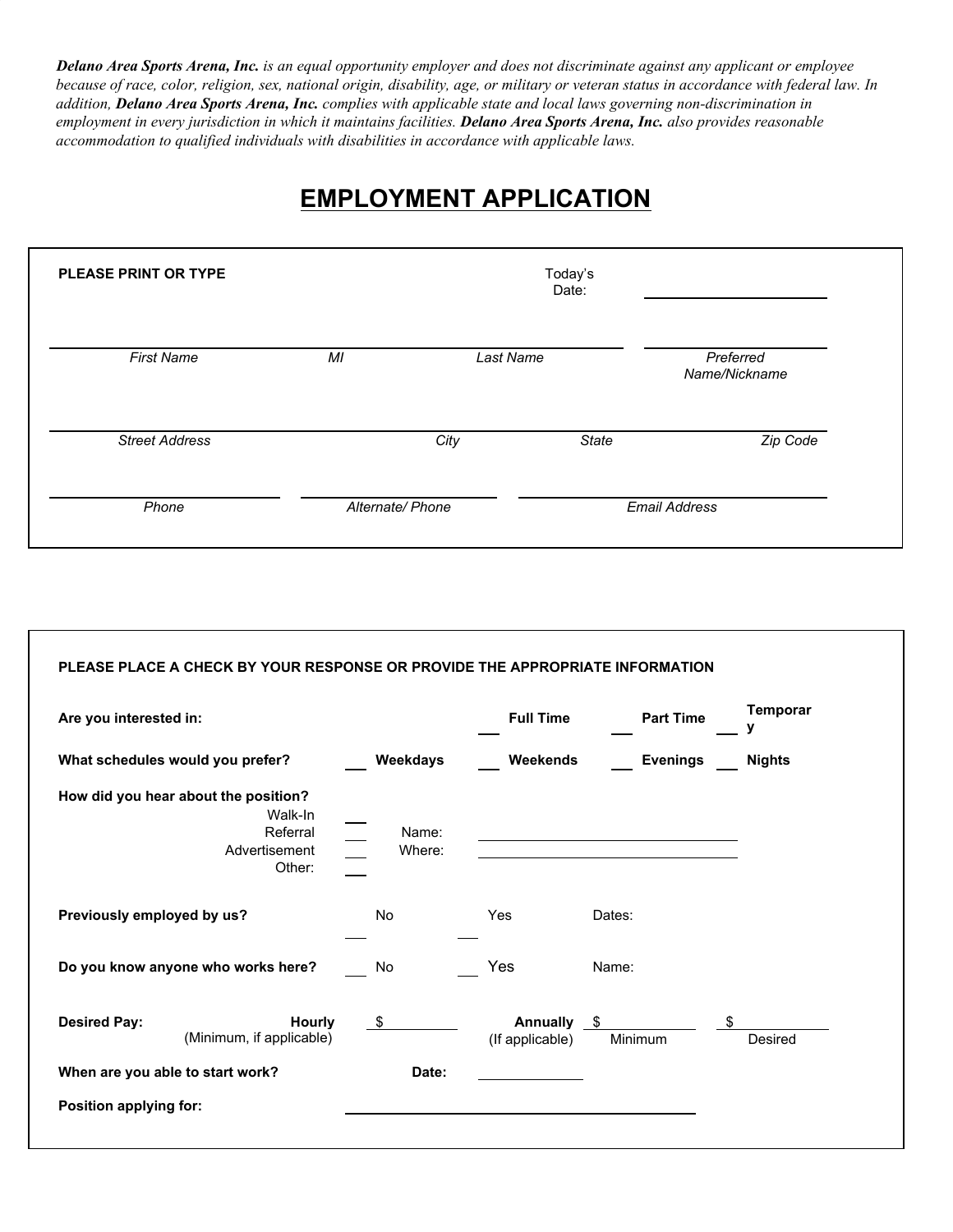| PLEASE CHECK YES OR NO TO THE FOLLOWING:                                                                                                                                                                                                                                                                                                                                                                                                                                                                                                                          |            |  |  |  |  |  |
|-------------------------------------------------------------------------------------------------------------------------------------------------------------------------------------------------------------------------------------------------------------------------------------------------------------------------------------------------------------------------------------------------------------------------------------------------------------------------------------------------------------------------------------------------------------------|------------|--|--|--|--|--|
| Are you eligible to work in the United States?                                                                                                                                                                                                                                                                                                                                                                                                                                                                                                                    | Yes<br>No. |  |  |  |  |  |
| Federal law requires that employers hire only individuals who are authorized to be lawfully employed in the United States. In compliance<br>with these laws, Delano Area Sports Arena, Inc. will verify the status of every individual offered employment with the Company. In this<br>connection, all offers of employment are subject to verification of the applicant's identity and employment authorization, and it will be<br>necessary for you to submit such documents as are required by law to verify your identification and employment authorization. |            |  |  |  |  |  |
| Are you under 18 years of age?                                                                                                                                                                                                                                                                                                                                                                                                                                                                                                                                    | Yes<br>No. |  |  |  |  |  |
| If yes, can you furnish a work permit?                                                                                                                                                                                                                                                                                                                                                                                                                                                                                                                            | No.<br>Yes |  |  |  |  |  |
| Are you capable of performing the essential functions of the job for<br>which you are applying with or without a reasonable accommodation?                                                                                                                                                                                                                                                                                                                                                                                                                        | Yes<br>No  |  |  |  |  |  |

# **PLEASE LIST YOUR WORK EXPERIENCE BELOW (MOST RECENT JOB FIRST)**

|                 | <b>COMPANY NAME</b> |                                    |                    | YOUR POSITION and TITLE               |
|-----------------|---------------------|------------------------------------|--------------------|---------------------------------------|
|                 |                     |                                    |                    |                                       |
|                 |                     |                                    |                    |                                       |
| <b>FROM</b>     | NO. & STREET        |                                    |                    | SUPERVISOR'S NAME, TITLE and POSITION |
|                 |                     |                                    |                    |                                       |
| Month<br>Year   |                     |                                    |                    |                                       |
|                 | <b>CITY</b>         | <b>STATE</b>                       | ZIP CODE           | SUPERVISOR'S TELEPHONE NUMBER         |
|                 |                     |                                    |                    |                                       |
|                 | TYPE OF BUSINESS    |                                    |                    |                                       |
|                 |                     |                                    |                    |                                       |
|                 |                     |                                    |                    |                                       |
| $\overline{10}$ | TELEPHONE NUMBER    |                                    | <b>TERMINATION</b> | <b>REASON</b>                         |
|                 |                     |                                    | VOLUNTARY          |                                       |
| Month<br>Year   | A                   |                                    | <b>INVOLUNTARY</b> |                                       |
|                 |                     |                                    |                    |                                       |
|                 |                     | BRIEFLY DESCRIBE YOUR MAJOR DUTIES |                    |                                       |
|                 |                     |                                    |                    |                                       |
|                 |                     |                                    |                    |                                       |
|                 |                     |                                    |                    |                                       |
|                 |                     |                                    |                    |                                       |

|               | <b>COMPANY NAME</b> | YOUR POSITION and TITLE               |
|---------------|---------------------|---------------------------------------|
|               |                     |                                       |
|               |                     |                                       |
| <b>FROM</b>   | NO. & STREET        | SUPERVISOR'S NAME, TITLE and POSITION |
|               |                     |                                       |
| Month<br>Year |                     |                                       |
|               |                     |                                       |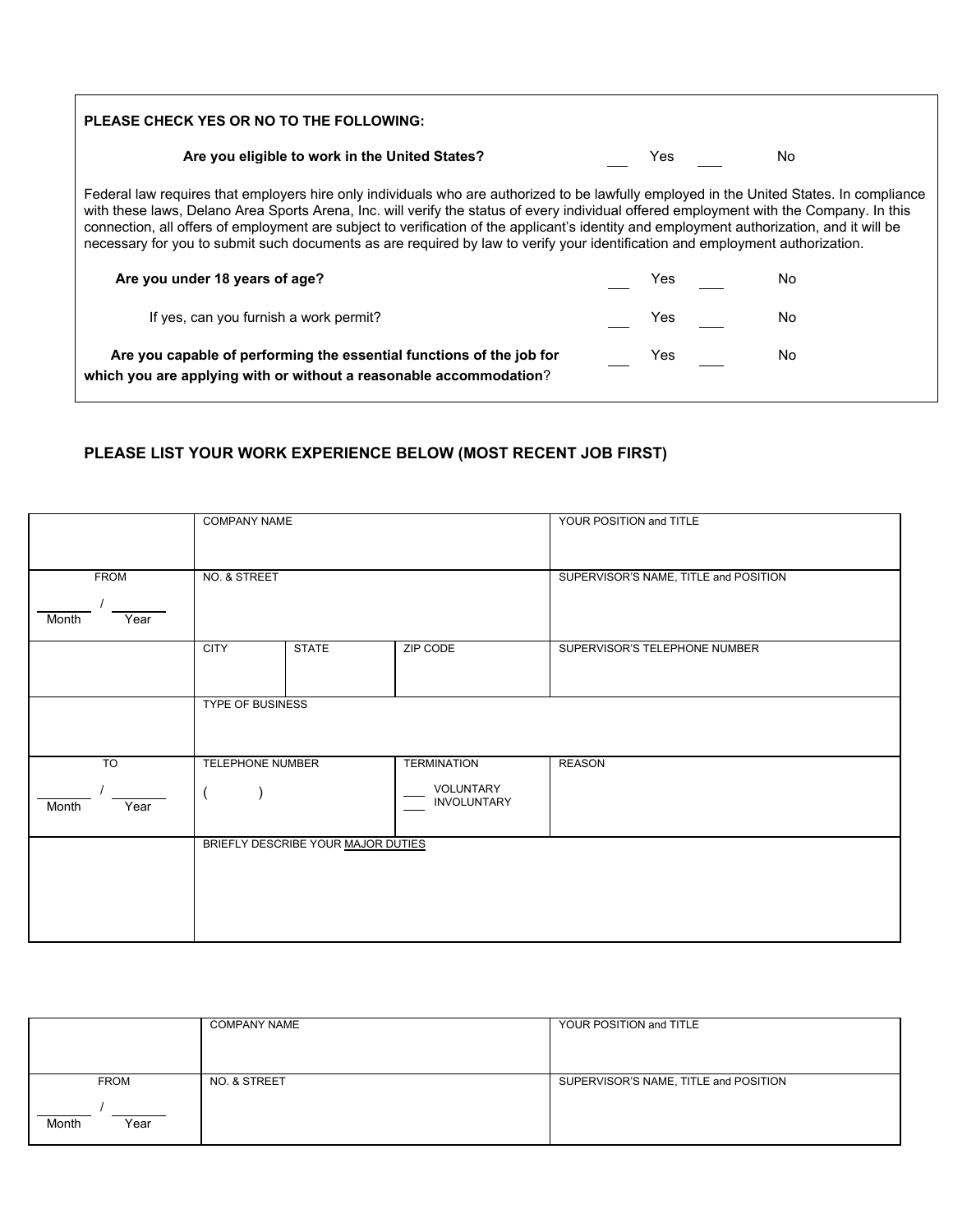|               | <b>CITY</b>             | <b>STATE</b>                       | ZIP CODE                        | SUPERVISOR'S TELEPHONE NUMBER |
|---------------|-------------------------|------------------------------------|---------------------------------|-------------------------------|
|               | <b>TYPE OF BUSINESS</b> |                                    |                                 |                               |
| <b>TO</b>     | TELEPHONE NUMBER        |                                    | <b>TERMINATION</b>              | <b>REASON</b>                 |
|               |                         |                                    |                                 |                               |
| Month<br>Year |                         |                                    | VOLUNTARY<br><b>INVOLUNTARY</b> |                               |
|               |                         | BRIEFLY DESCRIBE YOUR MAJOR DUTIES |                                 |                               |
|               |                         |                                    |                                 |                               |

|               | <b>COMPANY NAME</b>                   |                                    |                    | YOUR POSITION and TITLE               |
|---------------|---------------------------------------|------------------------------------|--------------------|---------------------------------------|
|               |                                       |                                    |                    |                                       |
| <b>FROM</b>   | NO. & STREET                          |                                    |                    | SUPERVISOR'S NAME, TITLE and POSITION |
| Month<br>Year |                                       |                                    |                    |                                       |
|               | <b>CITY</b>                           | <b>STATE</b>                       | ZIP CODE           | SUPERVISOR'S TELEPHONE NUMBER         |
|               | <b>TYPE OF BUSINESS</b>               |                                    |                    |                                       |
| TO            | TELEPHONE NUMBER                      |                                    | <b>TERMINATION</b> | <b>REASON</b>                         |
| Month<br>Year | VOLUNTARY<br>-1<br><b>INVOLUNTARY</b> |                                    |                    |                                       |
|               |                                       | BRIEFLY DESCRIBE YOUR MAJOR DUTIES |                    |                                       |

|               | <b>COMPANY NAME</b>     |              |          | YOUR POSITION and TITLE               |
|---------------|-------------------------|--------------|----------|---------------------------------------|
| <b>FROM</b>   | NO. & STREET            |              |          | SUPERVISOR'S NAME, TITLE and POSITION |
| Month<br>Year |                         |              |          |                                       |
|               | <b>CITY</b>             | <b>STATE</b> | ZIP CODE | SUPERVISOR'S TELEPHONE NUMBER         |
|               |                         |              |          |                                       |
|               | <b>TYPE OF BUSINESS</b> |              |          |                                       |
|               |                         |              |          |                                       |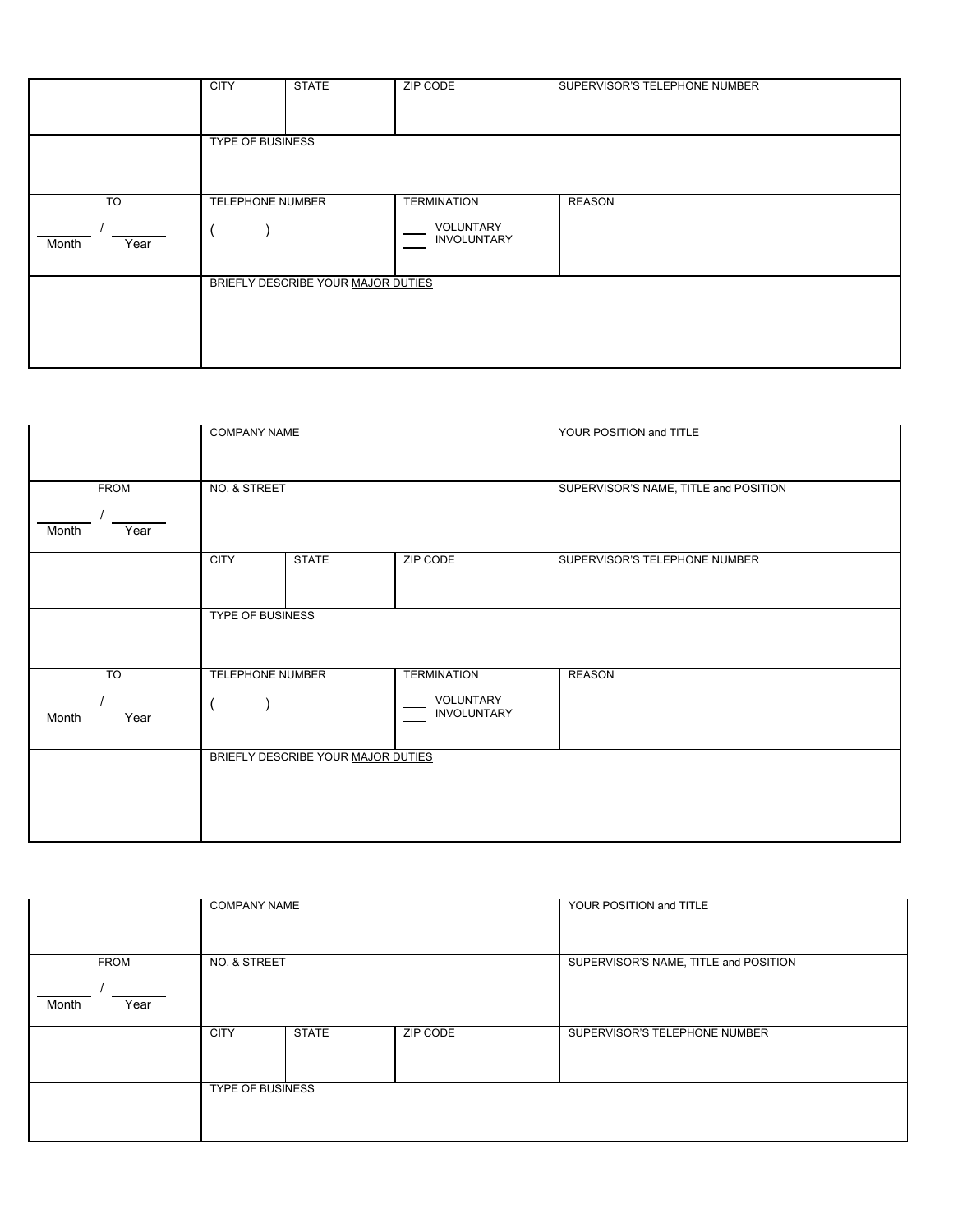| <b>TO</b>     | TELEPHONE NUMBER                   | <b>TERMINATION</b>              | <b>REASON</b> |
|---------------|------------------------------------|---------------------------------|---------------|
| Month<br>Year |                                    | VOLUNTARY<br><b>INVOLUNTARY</b> |               |
|               | BRIEFLY DESCRIBE YOUR MAJOR DUTIES |                                 |               |
|               |                                    |                                 |               |
|               |                                    |                                 |               |
|               |                                    |                                 |               |
|               |                                    |                                 |               |
|               |                                    |                                 |               |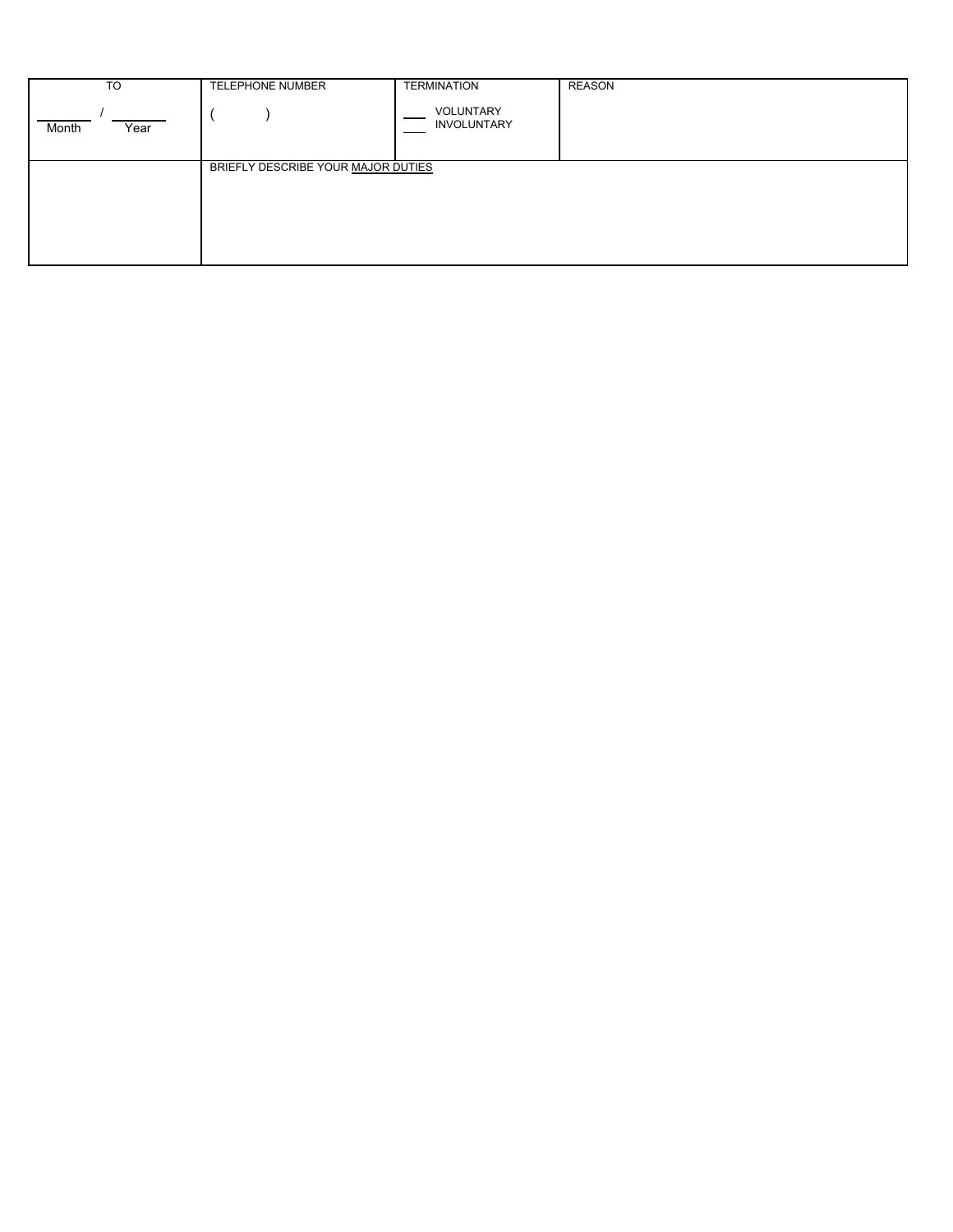## **EDUCATION:**

| <b>NAME AND ADDRESS OF SCHOOL</b> | <b>MAJOR</b><br><b>SUBJECT</b> | <b>DID YOU</b><br><b>GRADUATE?</b> | <b>TYPE OF</b><br><b>DEGREE OR DIPLOMA</b> |
|-----------------------------------|--------------------------------|------------------------------------|--------------------------------------------|
| HIGH SCHOOL OR PREP               |                                |                                    |                                            |
| COLLEGE                           |                                |                                    |                                            |
| <b>COLLEGE OR GRADUATE</b>        |                                |                                    |                                            |
| <b>OTHER</b>                      |                                |                                    |                                            |

## **PROFESSIONAL DESIGNATIONS:**

| <b>DESIGNATION</b> | ORGANIZATION GRANTING DESIGNATION | DATE COMPLETED |
|--------------------|-----------------------------------|----------------|
| <b>DESIGNATION</b> | ORGANIZATION GRANTING DESIGNATION | DATE COMPLETED |

## **PROFESSIONAL LICENSES:**

| <b>TYPE OF LICENSE</b> | STATE GRANTING LICENSE        | LICENSE NUMBER        |
|------------------------|-------------------------------|-----------------------|
| <b>TYPE OF LICENSE</b> | <b>STATE GRANTING LICENSE</b> | <b>LICENSE NUMBER</b> |

# **REFERENCES: Please list three professional references**

| <b>NAME</b> | <b>RELATIONSHIP</b> | <b>COMPANY</b> | PHONE/ALTERNATE PHONE |
|-------------|---------------------|----------------|-----------------------|
|             |                     |                |                       |
|             |                     |                |                       |
|             |                     |                |                       |